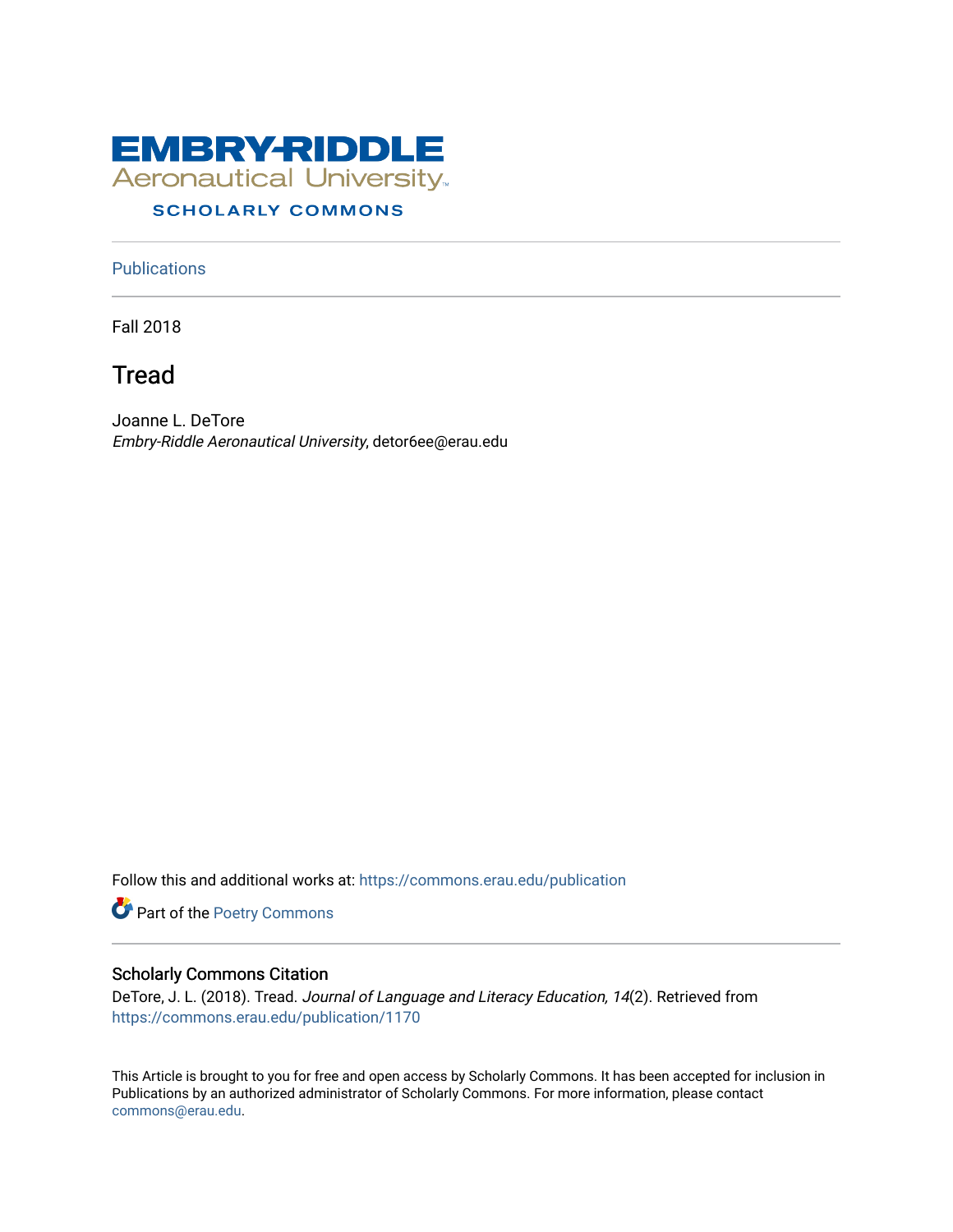# JoLLE@UGA **JOURNAL OF LANGUAGE & LITERACY EDUCATION**

**Tread** Joanne L. DeTore

#### **1951**

I count sentences quickly, then, panic. My heart pounds so hard, so fast, I feel it in my head. Sweat rolls down the center of my back, soaking into my peter-pan collared shirt, damp and cold. I smell starch. "Thread" would be mine.

My father played cards with his Gumbas, pitched a "tree of hearts" and picked up a Queen. My mother made sauce, "tick with pork and beef."

They would laugh at me, my classmates who like me were Italian-American but they didn't speak Italian like I did. Afraid of the government, Their parents heeded the warnings on WW2 posters, "DON'T SPEAK THE ENEMY'S LANGUAGE!" "SPEAK AMERICAN!" Their parents saw their Californian relatives trucked off to Montana internment camps, their houses and businesses confiscated. They took no chances unlike my family, less convinced it could happen in New York, their brothers all veterans.

Mr. Wallace asks me to read the sentence, "I got out the needle and began to… tread it." Laughter…lots of laughter.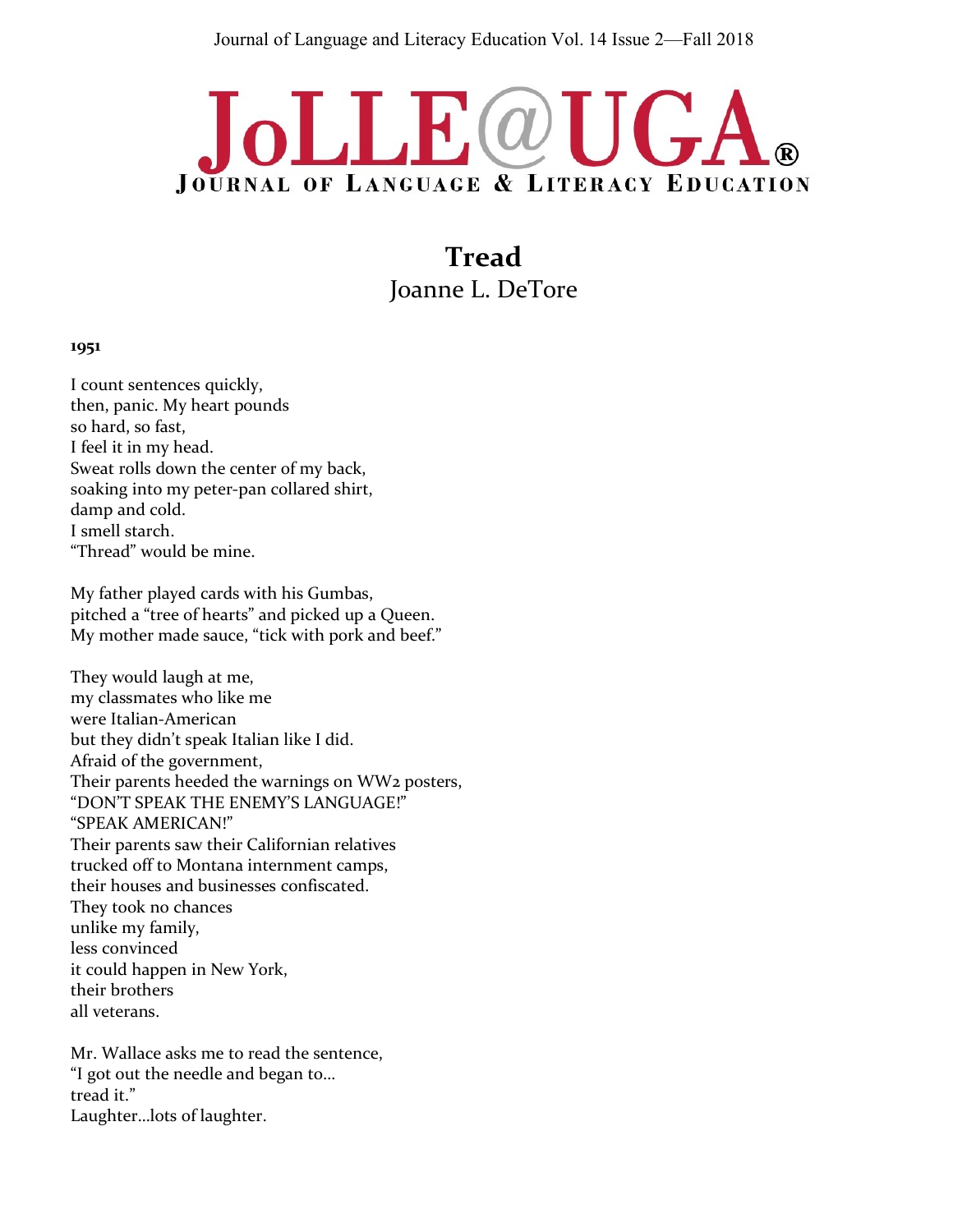The blood of embarrassment rises hot from my neck, seeping into my cheeks like spilled ink blooms. I shiver with fear.

Say that word again please, Josephine. Silent, head bowed. "We're going to wait for you until you've mastered it. No one better laugh."

Mr. Wallace tells me to put my tongue, up near my teeth to make a "th" sound. I hate my favorite teacher, want him to stop, stop the laughter, stop the stares.

I say it again and again until the "tr" becomes "th-hhh."

#### **1961**

Now when I go out with friends, to meet boys from the city, I call myself Joanne. I left Josephine back in the classroom back at our old house, the one we rented, below the railroad tracks, that burned to the ground one night, destroying everything we owned. A blessing in disguise, we got to move to the Avenues, into our own house, near the church, far from the tracks.

I stash my language, like a secret, deep within, vowing to teach any children of mine only English.